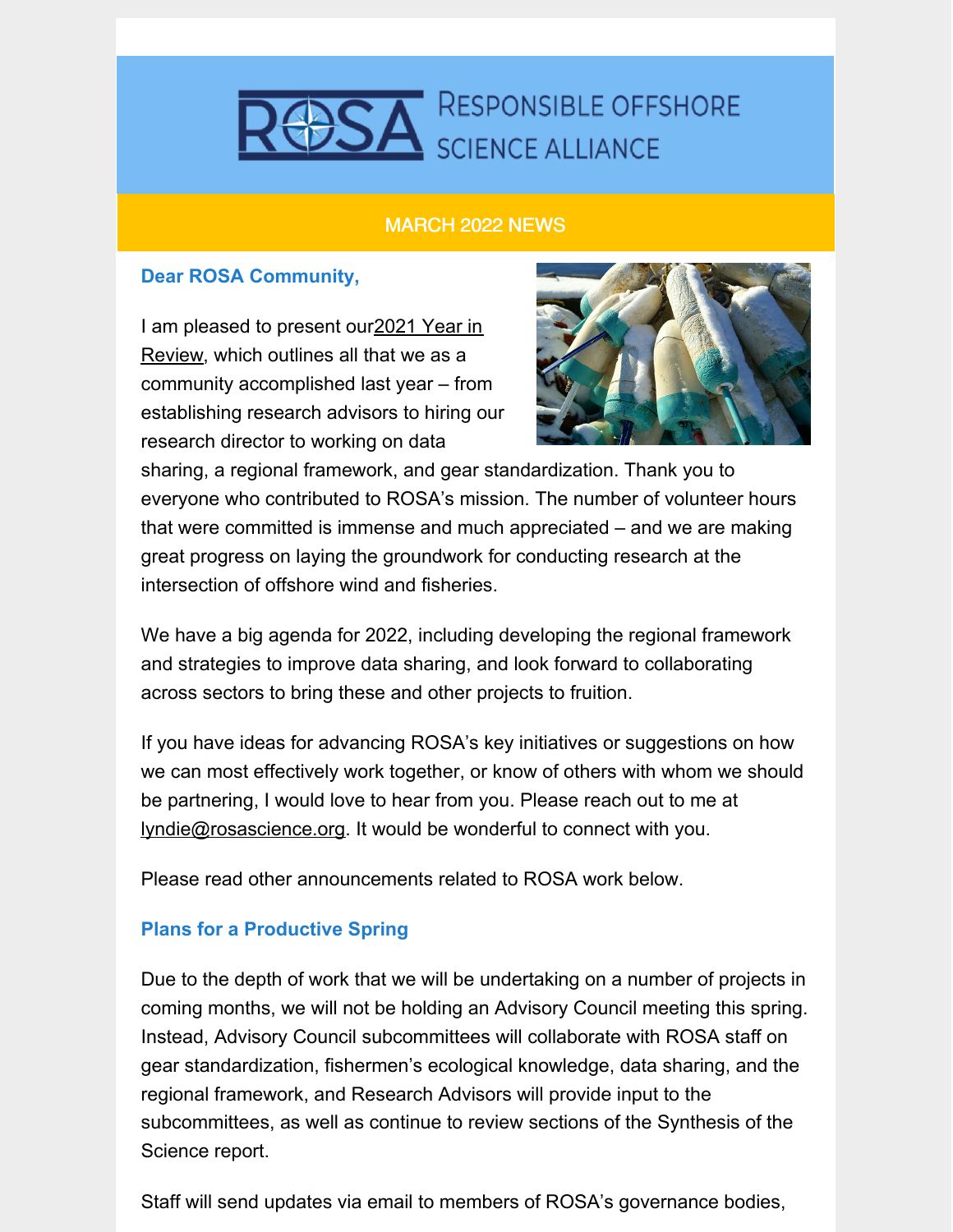and we will look forward to convening for a rich discussion at the next Advisory Council meeting, to be held in May or June.



## **ROSA Executive Director Co-Authors Article on OSW Research Priorities**

In conjunction with other experts in the field, I co-authored the article Offshore wind energy development: Research priorities for sound and vibration effects on fishes and aquatic [invertebrates,"](https://asa.scitation.org/doi/10.1121/10.0009237) published in the January 11 issue of*The Journal of the Acoustical Society of America.\** This article outlines seven shortterm research priorities that would help stakeholders better understand the potential cumulative biological effects of offshore wind sound and vibration on fishes and aquatic invertebrates.

These research priorities were developed by a workgroup of the NYSERDA 2020 State of the Science Workshop on Wildlife and Offshore Wind Energy. It was fantastic to work with such knowledgeable colleagues on this project.

### **AFS, NYSERDA, and ICES Call for Abstracts**

In conjunction with BOEM, NOAA, NYSERDA, Tetra Tech, and RODA, ROSA will be co-hosting a symposium, *Offshore Wind, Fish, and Fisheries – Emerging Knowledge and Applications,* at the American Fisheries Society (AFS) annual meeting, August 21-25. Abstract submissions on a variety of topics are welcome and must be submitted by April 8 on the AFS [website](https://afsannualmeeting.fisheries.org/). Please reach out to ROSA Research Director Mike Pol, Ph.D., at [mike@rosascience.org](mailto:mike@rosascience.org) if you have questions.

NYSERDA has announced that the next State of the Science Workshop on Wildlife and Offshore Wind Energy will be held July 26-28 and is seeking abstracts and symposia for this [workshop.](https://www.nyetwg.com/2022-workshop)